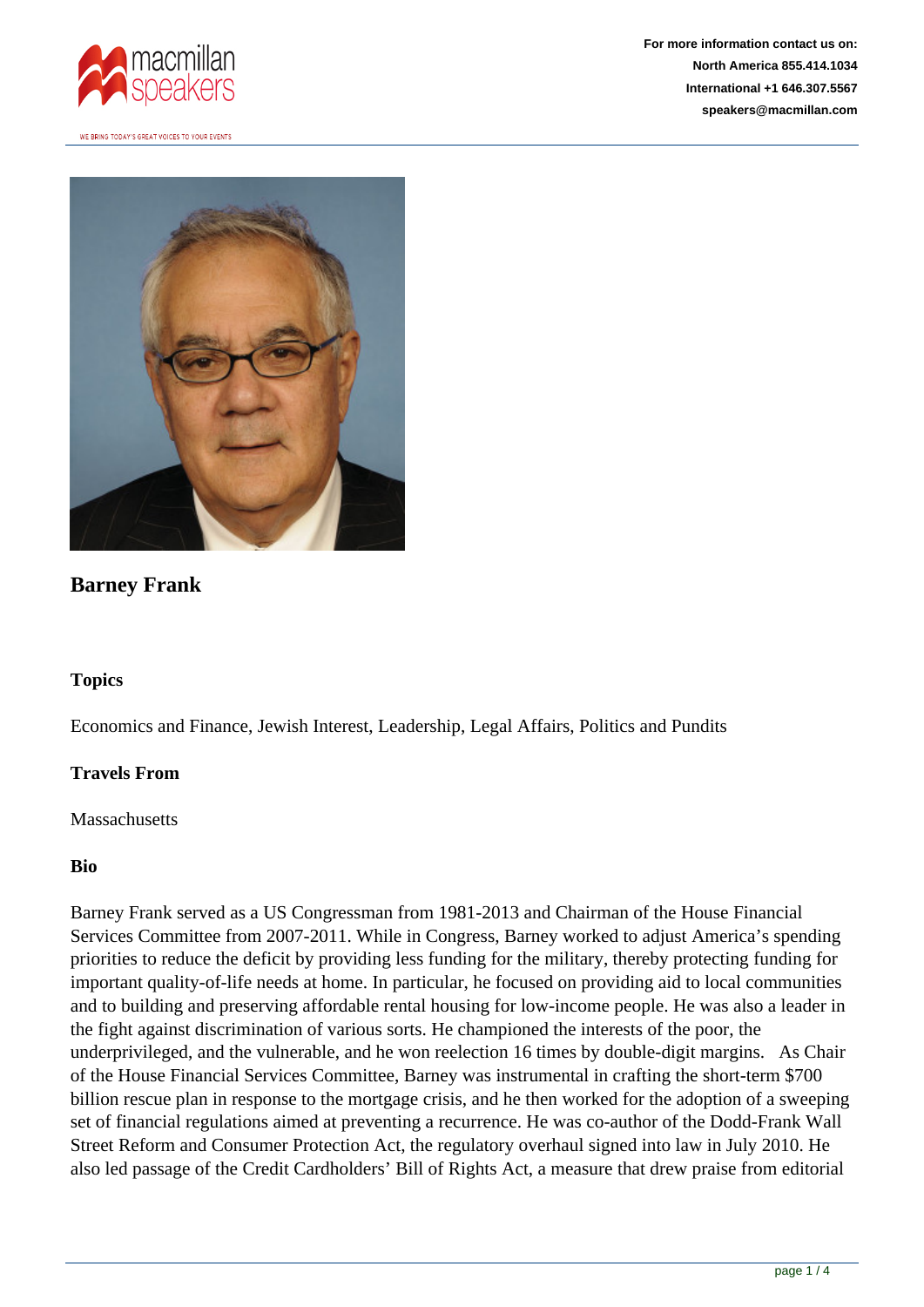

boards and consumer advocates. In 1987, he became the first Member of Congress to voluntarily acknowledge that he is gay, and in 2012 became the first Member of Congress to marry his same-sex partner, James Ready. In 2014, a documentary titled *Compared to What: The Improbable Journey of Barney Frank* was released. In the film, Barney gives a rare and intimate peek into the life of Barney Frank as a quick-witted, cantankerous, and first openly gay Congressman in the United States. On the verge of his retirement, he reflects on his 40 years in office and the role his own homosexuality played in his campaigns for social justice. An unvarnished example of when the personal meets the political, with incredible "bare all" access, this documentary reveals Barney as one of the most sharp-tongued, entertaining, and lionhearted politicians of our time. In addition, he has written two books: *Speaking Frankly*, in 1992, a critique of some aspects of the Democrats approach to public policy; and a political memoir published in 2015 titled *Frank: From the Great Society to Same Sex Marriage*. He has taught at Harvard, Boston University, the University of Massachusetts Boston, and the University of Massachusetts Dartmouth.

### **SPEECHES**

**Gridlock in Washington - How It Came About, and How It Can Be Ended** After sixteen terms in Congress, few people know the inner workings of Washington better than Barney Frank. Though known as an ardent Democrat, Barney often reached across the aisle, helping to pass bipartisan legislation. In a survey of Members of Congress, Barney had the unique distinction of being voted one of the most partisan and one of the most bipartisan members. Hank Paulson, Jr. Secretary of the Treasury under the Bush Administration said, "When we're faced with a tough situation and a real need for immediate action, Barney approaches the discussion in a pragmatic way and doesn't let perfect be the enemy of the good. He is looking to get things done and make a difference. He focuses on areas of agreement and tries to build on those." In this talk, he offers a truly inside perspective of how Washington works and how it can work better in the public interest and what Congress can do to truly get things done.

**Financial Reform** As chair of the House Financial Services Committee, Barney was instrumental in crafting some of the most sweeping financial reform laws in history, including the Mortgage Reform and Anti-Predatory Lending Act and the Dodd-Frank Wall Street Reform and Consumer Protection Act, the regulatory overhaul signed into law in July 2010. With his trademark skill at getting quickly to the heart of complex issues, Barney offers a unique insight into the financial crisis, the current path we're on, and what we can expect going forward.

**The Gay Rights Movement** As the nation's first Congressman to voluntarily come out as openly gay and the first to be in a same sex marriage while in office, Barney Frank has been at the forefront of the gay rights movement. He has been a central figure in every gay rights battle that has taken place in the history of the U.S. Congress, and was instrumental in several important victories, including the abolition of the anti-gay provision of U.S. Immigration Law; the abolition of the rule that denied LGBT people security clearance; the enactment of a fully-inclusive hate crimes bill for LGBT people; and the repeal of "Don't Ask, Don't Tell." Either by himself or with his husband, James Ready, Barney illuminates the arc of the gay rights movement and shares what's ahead for LGBT issues.

**Tackling the Deficit** Barney Frank has consistently been one of the strongest voices in Congress for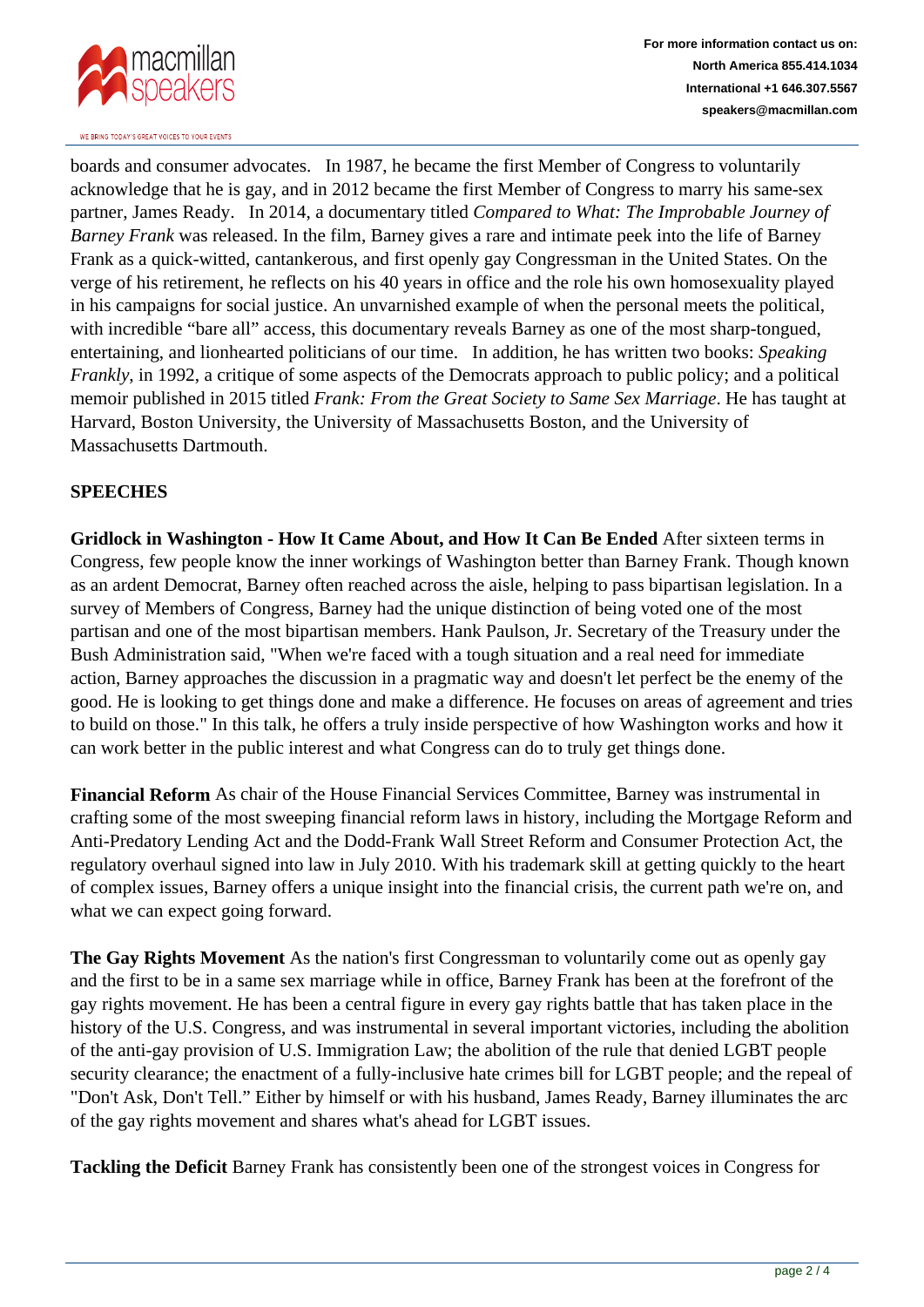

reducing America's excessive military spending to allow deficit reduction to proceed in a socially responsible way. In the past two years, in the arguments he has been making about the wisdom of a reduced worldwide American military presence, he has been one of the leaders in this debate. He will be continuing these efforts as a private citizen.

**America and Israel** Barney Frank has been a staunch advocate of an American policy that fully supports Israel's right to remain a free, secure, Jewish democratic state. He has also made the point that criticism of the particular policies of the government in Israel at any one time is in no way inconsistent with that, and he has in fact been among the leaders of liberals who have articulated this position - of full support for Israel's right to exist, with an independent perspective on Israeli policies. He has been a critic of the settlement policy, and a strong supporter of the Israeli domestic policies on the rights of women, religious freedom, the rights of LGBT people and other policies that sharply differentiate Israel from all of its neighbors.

## **BOOKS**



Paperback

[FrankA](http://us.macmillan.com/books/9780374280307) Life in Politics from the Great Society to Same-Sex Marriage

Farrar, Straus and Giroux

*Frank: A Life in Politics from the Great Society to Same-Sex Marriage* is one man's account of the